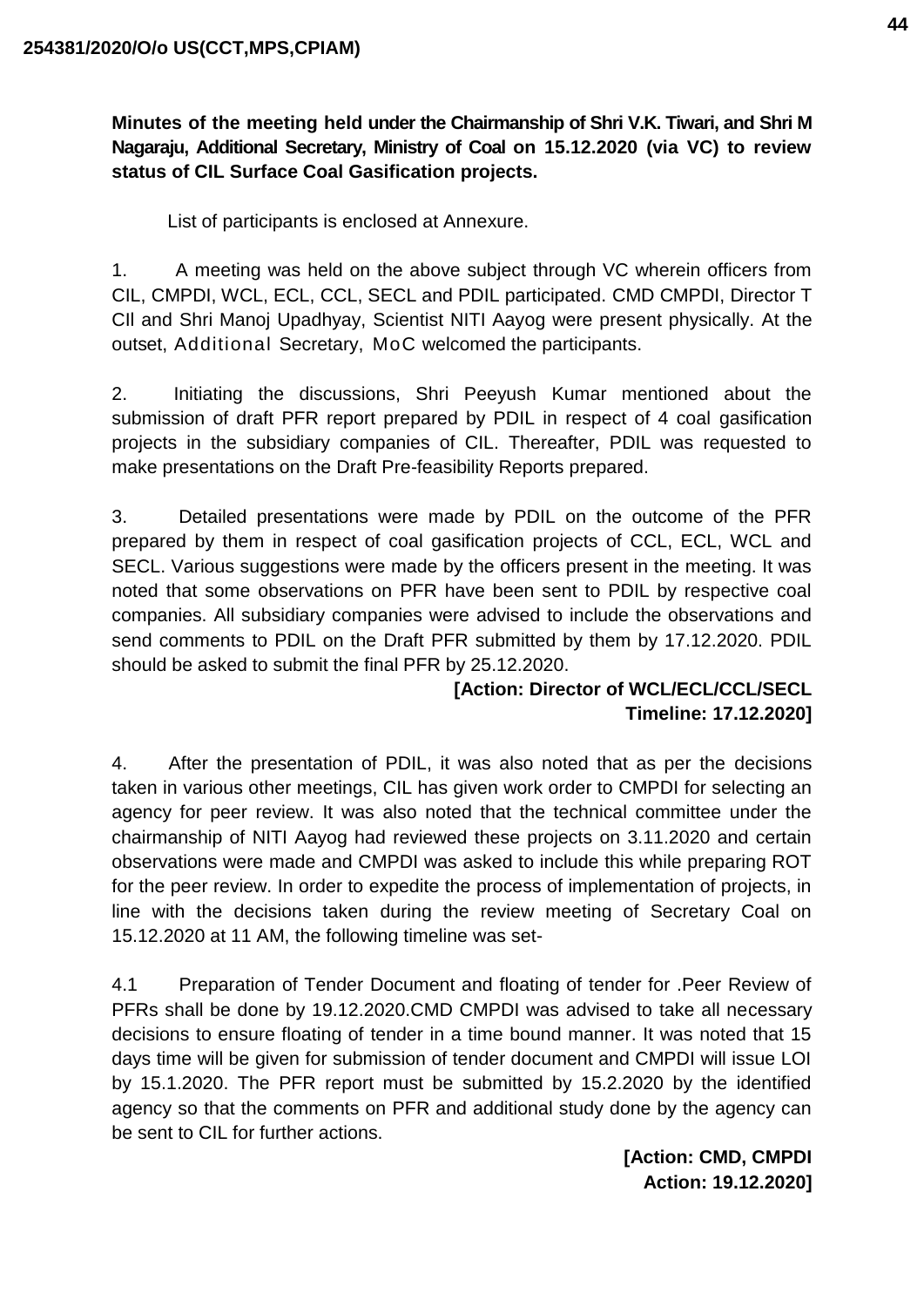4.2 Draft PFR submitted by PDIL will have to be sent to resource group through Ministry of Coal for their comments on the technology part and related issues dealt in the PFR. The comments of Resource Group must be obtained by 15.1.2020 so as to make it available to the agency conducting peer review.

### **[Action: Shri Peeyush Kumar, MOC Action: 18.12.2020]**

4.3 In line with the decisions taken in this matter in the review meeting of Secretary Coal, CIL was advised to start the work of engaging an agency for preparation of Tender Document and Detailed Project Report for engagement of suitable operator for taking up of construction, operation of the proposed plant. Since the PFR report will be ready by 25.12.2020, as an advance action the report can be shared with the agency so engaged and the comments of PFR review and additional studies can be shared once it is received from CMPDI. CIL was advised to ensure that the agency is selected with a timeline of floating the tender by 31.03.2020 after taking required approvals.

> **[Action: Director (T), CIL Action: 31.12.2020]**

5. Meeting ended with vote of thanks to Chair.